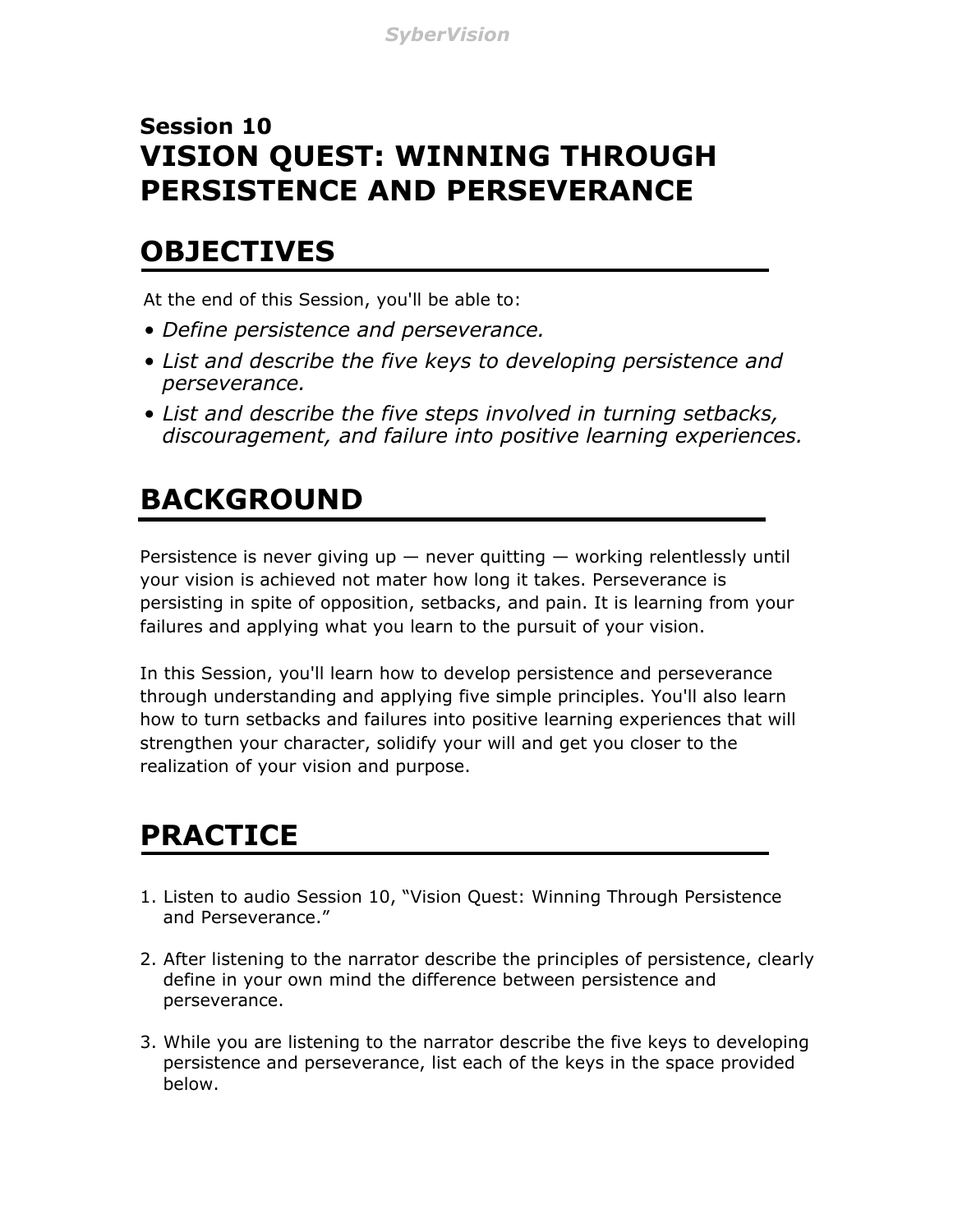*SyberVision*

| $1$ . |  |
|-------|--|
| 2.    |  |
| 3.    |  |
| 4.    |  |
| 5.    |  |

- 3. While you are listening to the narrator describe the guidelines for turning adversity into opportunity, list each of the five guidelines in the space provided below.
	- 1. 2. 3. 4. 5.

#### **POINTS TO REMEMBER**

#### **The Four Keys to Developing Persistence and Perseverance**

1. Rekindle and re-fire your purpose and vision everyday. Draw daily inspiration from the rewards you'll receive when your vision is realized.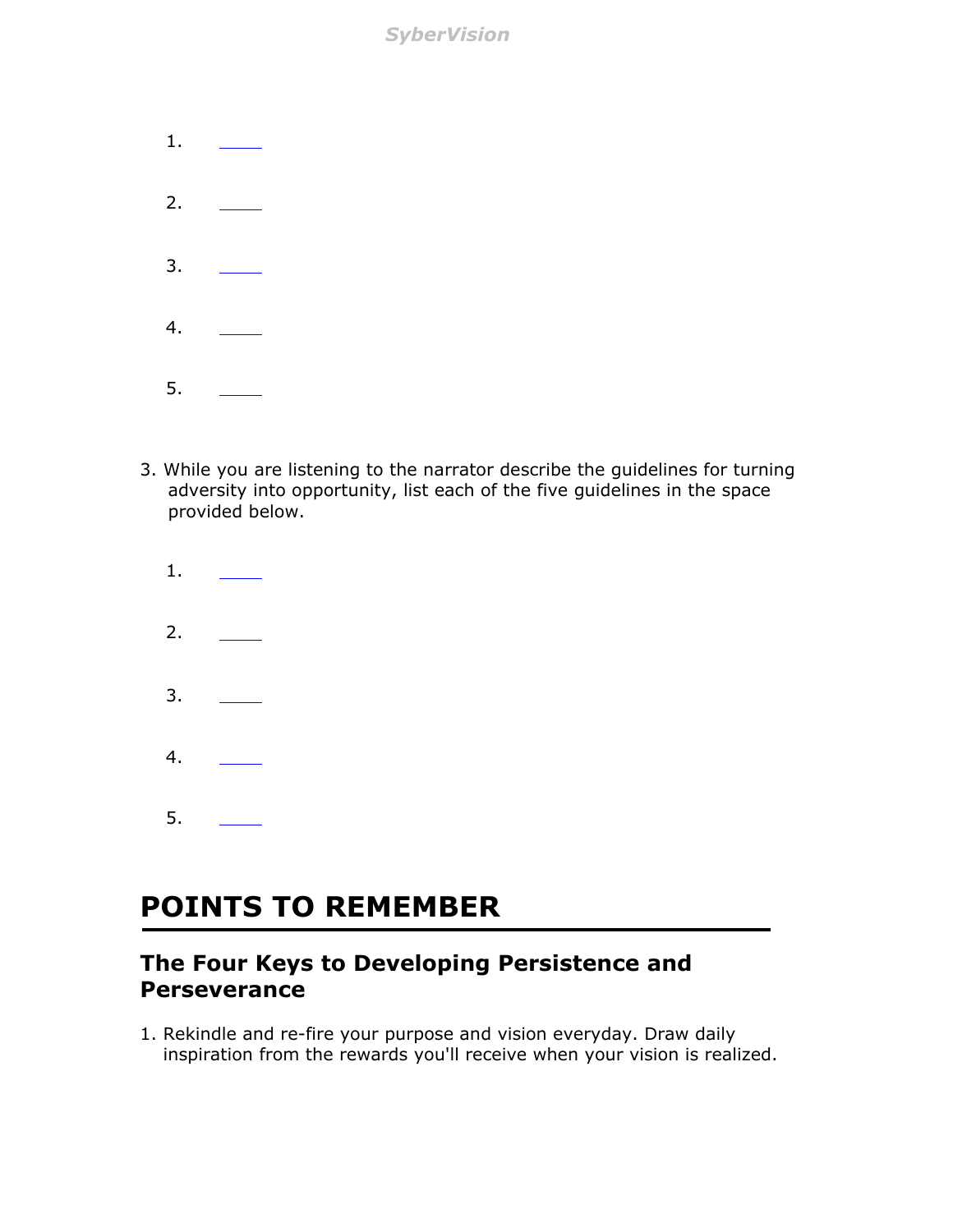- 2. Anchor the following attitude deep within you mind and heart: "With selfdiscipline I can achieve anything that I set my mind to, no matter how much hard work it takes, no matter how difficult it is, no matter how long it takes. I can and will achieve it."
- 3. Realize that obstacles and setbacks will be set on your pathway as you strive to attain your purpose and vision. Realize that these difficulties are really opportunities from which you can learn new insights that will strengthen your resolve and increase your knowledge.
- 4. Turn your work into fun. Make what you have to do something you want to do.

Most people give up on their goals when they discover there is real work involved. Rather than dive right into the mainstream of work, they look for shortcuts. When they realize that the short cuts don't work, they give up. When you are faced with an obstacle or setback, believe that your problem can and will be solved — rather than surrender to failure. Develop the courage and maturity to face your faults and weaknesses and then correct them.

Failure is only failure if you fail to learn from it.

The emotion you draw from your vision is the sustaining power of persistence and perseverance..

#### **PROGRESS CHECK**

1. Write a brief description of how you'll develop the power of persistence and perseverance.

2. List and describe in your own words the five guidelines for turning a setback into a learning opportunity. Check your answer against what you wrote in the Practice section.